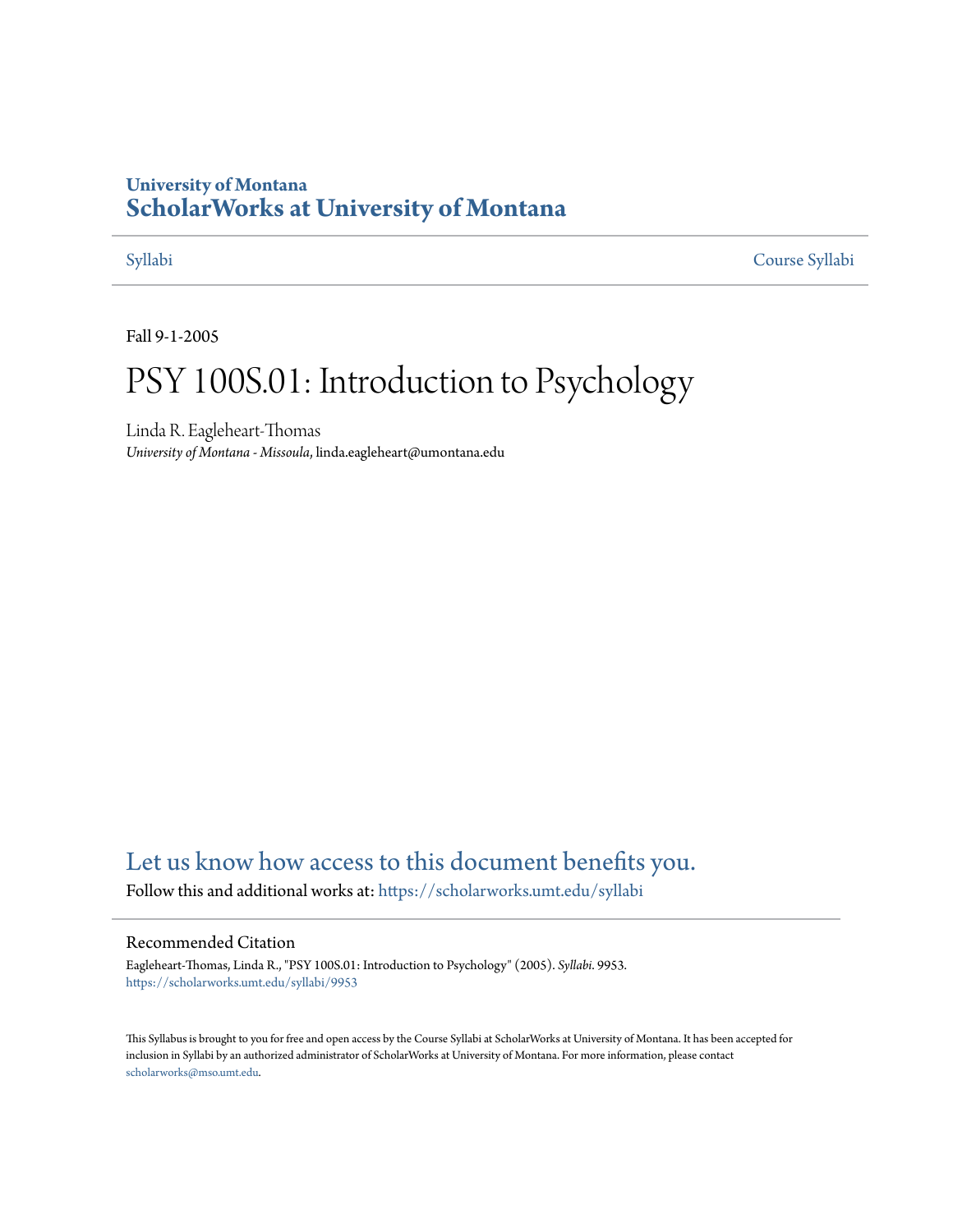#### **Syllabus Psychology 100S**

#### **Dr. Linda EagleHeart-Thomas, Ph.D. The University of Montana College of Technology Course Syllabus SPRING 2004**

#### **INSTRUCTOR**: **Dr. Linda EagleHeart Thomas**

**Office**: HEALTH & BUSINESS Faculty Offices **Hours:**—By appointment

### **Virtual office hours:**

Yahoo Messenger My screen name is " **dreagleheart** " MSN hotmail… "dreagleheart@hotmail.com" Log into it for real time communication **Phone**: (406)243-7839

**E-mail**:Linda.eagleheart@mso.umt.edu

**Course Web site: [www.coursecompass.com](http://www.coursecompass.com/) [you can also get there from [www.mypsychlab.com \]](http://www.mypsychlab.com/)** 

#### **University of Montana Blackboard: courseware.umt.edu**

#### **Required Materials**

- 1. **Kosslyn, S. K., & Rosenberg, R. S. (2004).** *Psychology: Fundamentals of Psychology: The brain, the person, the world (2nd edition)*. Boston
- 2. **MYPSYCHLAB**-student kit with access code [one-time use] packaged with text)

You can purchase the text /and access code from the COT Bookstore at the University of Montana College of Technology—or go to the **Course Web site: [www.mypsychlab.com](http://www.mypsychlab.com/)**

| <b>Book Author</b>  | lBook Title                                                                 | <b>Standalone</b><br>MyPsychLab<br><b>Starter Kit</b> |
|---------------------|-----------------------------------------------------------------------------|-------------------------------------------------------|
| Kosslyn / Rosenberg | <b>Fundamentals of Psychology: The Brain, The</b><br>Person, The World, 2/e | $ 0 - 205 - 42610 - 7 $                               |

#### **Course Objectives**

By the end of the course, I expect that you:

- 1) Have a basic knowledge of psychology, including:
- \_ terms, facts, concepts, and theories about psychology.
- \_ the methods and techniques used to study psychology.
- 2) Have improved your higher-order thinking skills, including:
- \_ the ability to apply knowledge already learned to new problems and situations.
- \_ analytic skills.

\_ the ability to evaluate information and to distinguish between fact and opinion.

3) Are able to use psychological research to inform your own views

4) Have improved your knowledge of learning and memory techniques for use in future courses.

#### **Assessment of Student Learning**

Your grade in this class is based on the following:

| 2 exams                                | $300 - 30\%$ |
|----------------------------------------|--------------|
| Final exam                             | $400 - 40%$  |
| Discussion board /homework/assignments |              |
|                                        | 100-10%      |
| <b>Research Paper Review</b>           | 100-10%      |
| <b>Online Research Participation</b>   | 100-10%      |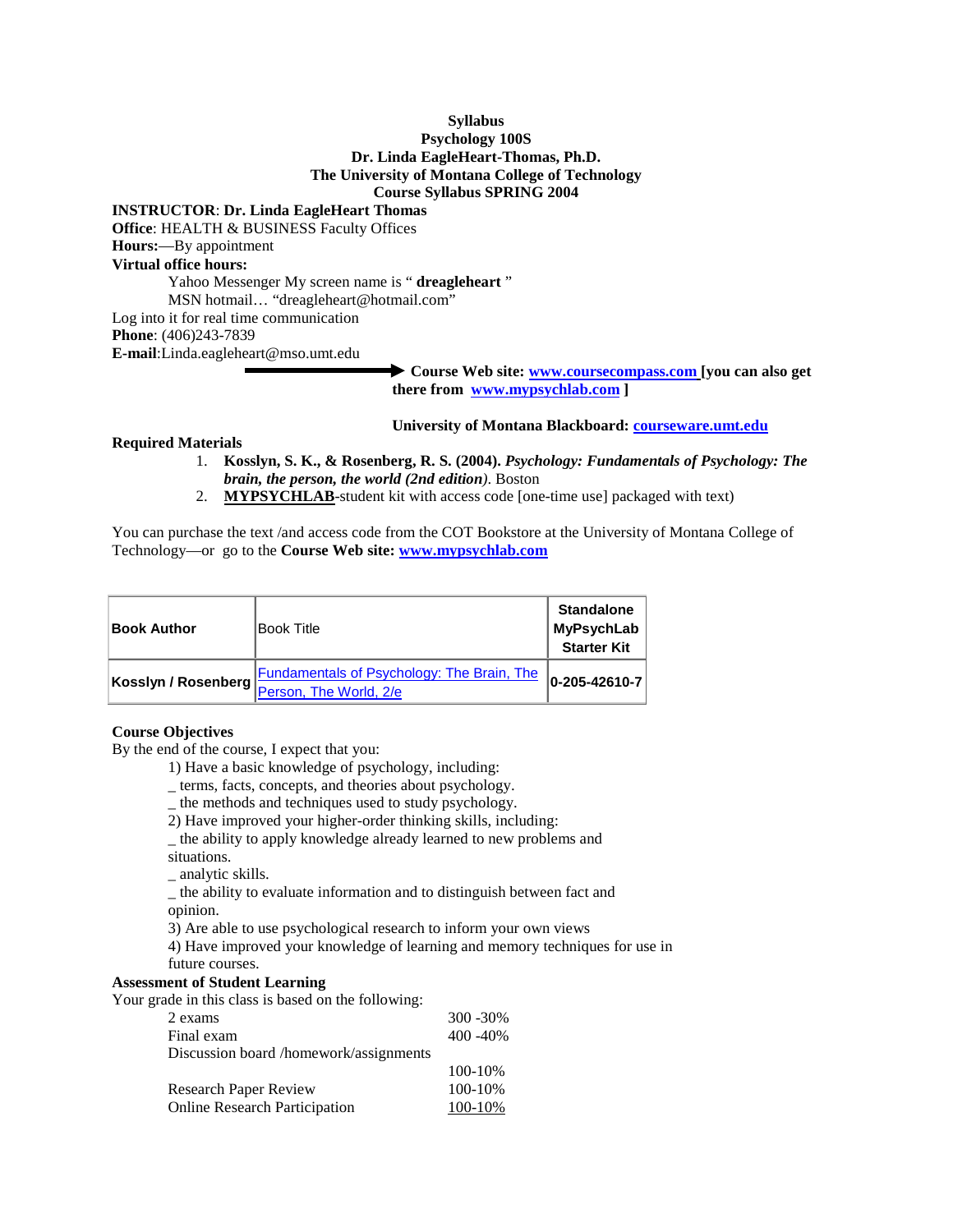#### 1000-100%

The total of possible points for the course is 1000. Final course grades will be assigned on the following basis:

| $920 - 1000$ points = A | $720 - 779$ points = C  |
|-------------------------|-------------------------|
| $900 - 919$ points = A- | $700 - 719$ points = C- |
| $880 - 899$ points = B+ | $680 - 699$ points = D+ |
| $820 - 879$ points = B  | $620 - 679$ points = D  |
| $800 - 819$ points = B- | $600 - 619$ points = D- |
| $780 - 799$ points = C+ | 599 and below $=$ F     |
|                         |                         |

Each of the assignments is described in more detail below.

#### **1. What is a Discussion Board Session?**

What's the discussion board activity? And why do I need to do it? Discussion activities are designed to reinforce material covered in supplemental information and the text. Please note that you are **required** to participate in discussion activity. A thought-provoking question will be posted at the beginning of the week, and all students will begin responding.

#### **2. Research Experience:**

Psychology is a science built on systematic research on both human and non-human animals. A critical aspect of this course is becoming familiar with how that information is obtained. To meet this course requirement you will be **reading about original research.** You will identify, read, and summarize **one original research** article in 1-2 pages. The summary is worth 100 research points. A separate handout entitled "Research Paper" is available on the site from me with details. I will provide links to research articles. You may complete this portion of the course early, if you like.

The second part of this process is an **online-participation activity**. You will be given some online links from accredited cites and will have an opportunity to be a research participant. You will receive information about the sites in the announcements. This online participation is worth 100 Points.

#### *What happens if I don't finish the research experience requirement?*

**Students who do not complete their research experience credits will not pass the course**. "Even if I have an A in every other area and do not do this research experience, will I pass this course?" NO you will fail, because the research is a course requirement.

**Students who do not complete their research experience credits will receive a fail [F] for the class**.

#### **Course Policies:**

#### **Exams Policies And Procedures including the Final:** There are two scheduled

Exams and a Final examination. Exams will cover material discussed both in the textbook and in class. Exams will be non-cumulative; that is, they will test only the material covered in the specific segment of the course indicated in the syllabus. The EXAMS will be multiple-choice, true-false, and short-answer formats

Please note the following important points about the examinations:

\_ *All exams must be taken!* There will be **no** make-up exams.

\_ *The final exam will be due on the date specified by the college!* 

I **will not** make alternative arrangements to give any exams early due to travel plans. This includes the Final, so do not request me to do so. NO EXCEPTIONS!

#### **Miscellaneous Points**

**Disabilities and Special Learning Needs:**\_ Please inform me as soon as possible if you have any disabilities or circumstances that may require special considerations. It is your responsibility to inform me, at the outset of this course, of any disability and the ways that you and the DSS have determined are necessary to accommodate your needs. I am happy to work with you to achieve your goals for the course. I will expect to receive a letter from DDS documenting your requested accommodations.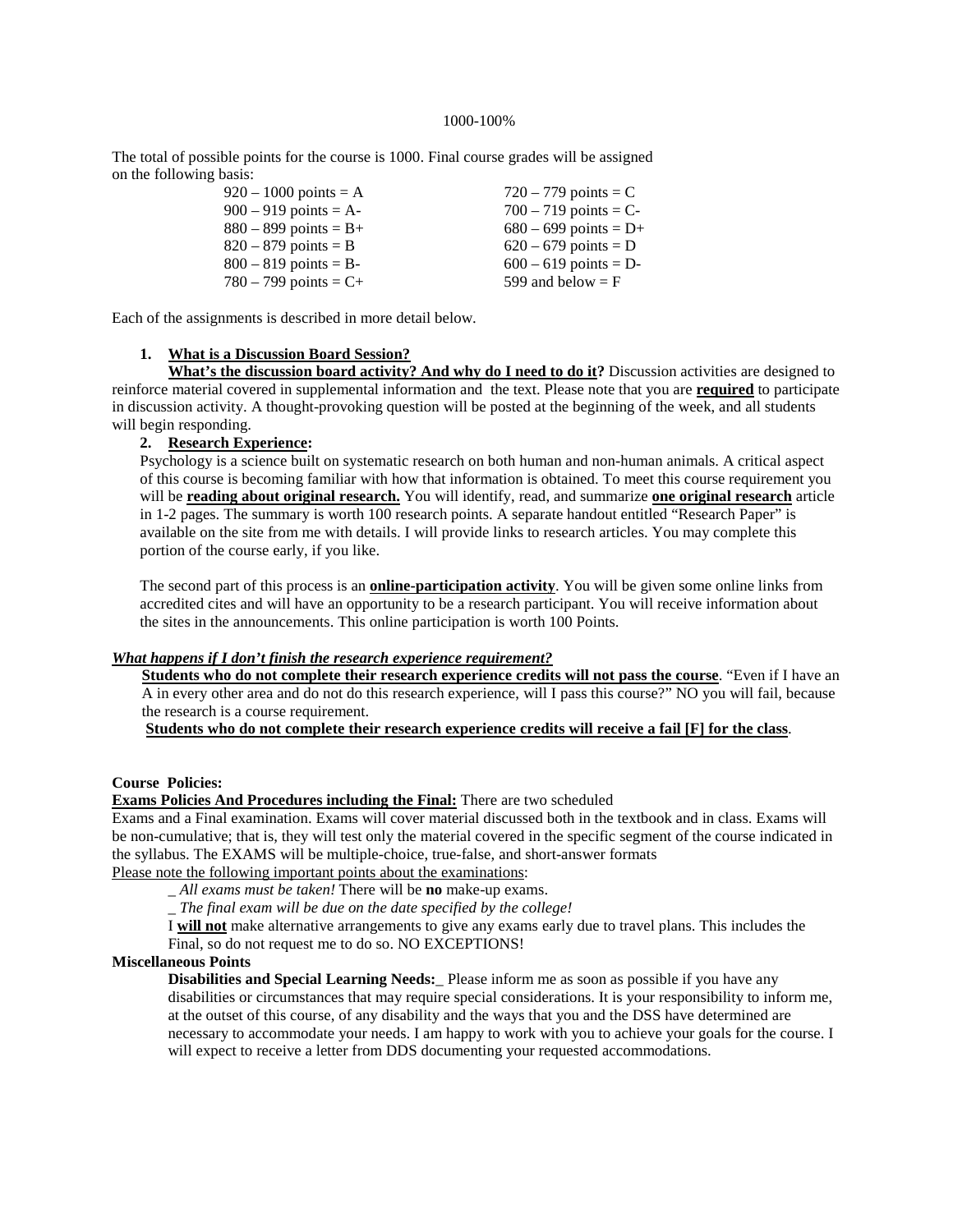**Course changes:** The instructor reserves the right to make changes to course requirements, the schedule, etc. Any such changes will be announced in **MyPSYCHLAB**. Students are responsible for these announcements. **So make sure that you check your email and MYPSYCHLAB at least daily**

#### **Announcements:**

Students are responsible for any announcements posted **on the website**. These may include changes in policy, due dates, or assignment requirements. NO late papers or exams will be accepted. Exams quizzes are due by the date/time stated. NO exceptions.

#### **Add/Drop Dates:**

Please note the last day to drop this class or to change your grading option [see the website of University of Montana]. After this date, petitions will be approved only in the case of documentable emergencies. This departmental policy is strictly observed, so please plan accordingly. Failure of the class is not reason to petition me to allow a drop.

#### **Honor Code**

The Honor Code, found in the Student Handbook, will be strictly enforced in this class.

In addition, cheating in any form will not be tolerated in this class. Specifically, you are not allowed to give or receive assistance on assignments; all work must be completed independently.

Plagiarism or cheating will result in failure of the assignment, at minimum, and will be reported to the Dean's Office. If you do not know what plagiarism is, just ask.

**In this class both plagiarism and cheating on tests and papers will result, at minimum, in the assignment of an "F" on the test or paper, and the deduction of an additional 100 points from the final grade. Additionally, collaboration with other students on exams, papers and quizzes constitutes cheating and will be subject to same guidelines. I reserve the right to assign an "F" for the course if either occurs. Additionally, you are subject to University sanctions, suspension or expulsion. Please hand in your own work.**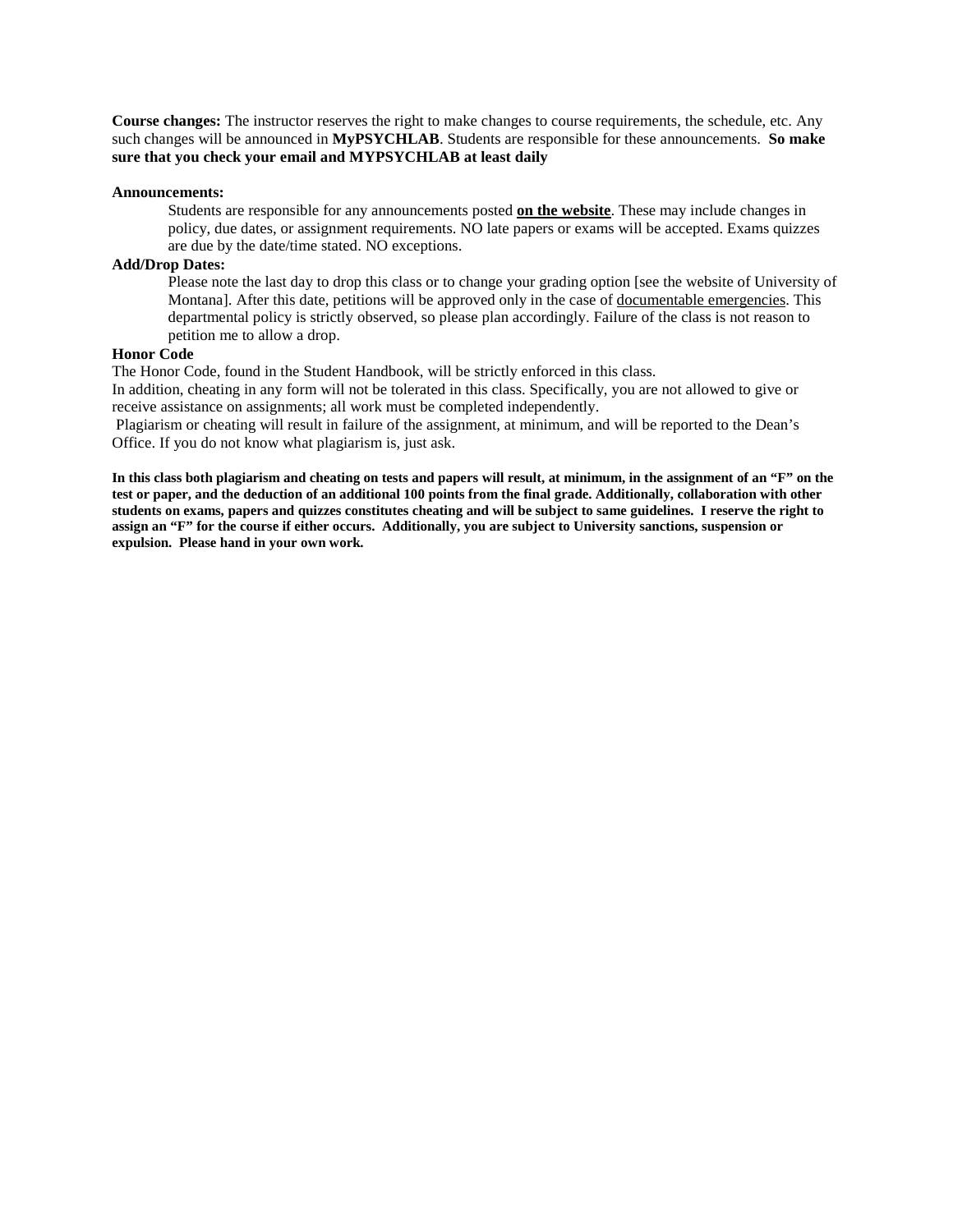## **COURSE CALENDAR**

This Calendar is an **approximate** layout of the course. It may change from time to time, so please check the course blackboard announcements. You are responsible for changes.

| Week                           | <b>TOPIC/ASSIGNED READING</b>                                             |
|--------------------------------|---------------------------------------------------------------------------|
|                                | 1 8/29-9/2 Introduction to the Course; Syllabus; Mypsychlab Demonstration |
|                                | Chapter 1-What is Psychology?-Also Appendix A & B                         |
| $29/5 - 9 - 10$                | [9/05 Labor Day-No classes]                                               |
|                                | Research - Appendix A<br>$\bullet$                                        |
|                                | Research & Critiquing Research papers-Appendix B<br>$\bullet$             |
|                                | Chapter $1$ – Research Sites & Articles<br>$\bullet$                      |
|                                | Choose Article/from file                                                  |
| $3\frac{9}{12} - \frac{9}{15}$ | Biology-- Chapter 2 [no class MONDAY 9/12—Professional Development        |
|                                | Days-COT closed]                                                          |
|                                | Genetics                                                                  |
|                                | Physiology                                                                |
|                                | 4 9/19-9/23 Sensation and Perception Chapter                              |
|                                | Vision/Hearing                                                            |
|                                | Perceiving<br>$\bullet$                                                   |
| 5                              | 9/26-9/30 Learning Chapter 4--RESEARCH Paper Review DUE                   |
|                                | Classical conditioning                                                    |
|                                | <b>Operant Conditioning</b><br>$\bullet$                                  |
|                                | • Social Learning                                                         |
|                                | <b>Cognitive Learning</b><br>$\bullet$                                    |
|                                | Assignment of Behavior Modification Project[Due Week 10]                  |
| 6 10/3-10/7                    | Memory Chapter 5                                                          |
|                                | Storing Information                                                       |
|                                | Encoding/Retrieving /Forgetting                                           |
|                                | <b>Exam #1-CHAPTERS 1-4</b>                                               |
|                                | 7 10/10-10/14 Language, Thinking, Cognition Chapter 6                     |
|                                | 8 10/17-10/21 - [NO classes on 10/20 & 10/21]                             |
|                                | Emotion & Motivation Chapter 7                                            |
|                                | 9 10/24-10/28 Emotion/Motivation Chapter 7 continued                      |
|                                | Life-Span Development-Chapter 9                                           |
|                                | 10.10/31-11/4 Chapter 8-Personalities                                     |
|                                | <b>Behavior Mod Project DUE</b>                                           |
|                                | <b>Online Research Projects DUE</b><br>$\bullet$                          |
|                                | Exam #2 CHAPTER 6,7, 8, 9, 10,<br>$\bullet$                               |
| 11                             | 11/7/11/9 Psychological Disorders Chapter 11 & Treatment12                |
| 12                             | 11/21-11/25 Psychological Disorders Chapter 11 & Treatment12              |
| 13                             | 11/28-12/1 Psychological Disorders Chapter 11                             |
|                                | Travel Days Wednesday-Thanksgiving Break                                  |

14 Social Psychology-Chapter 13